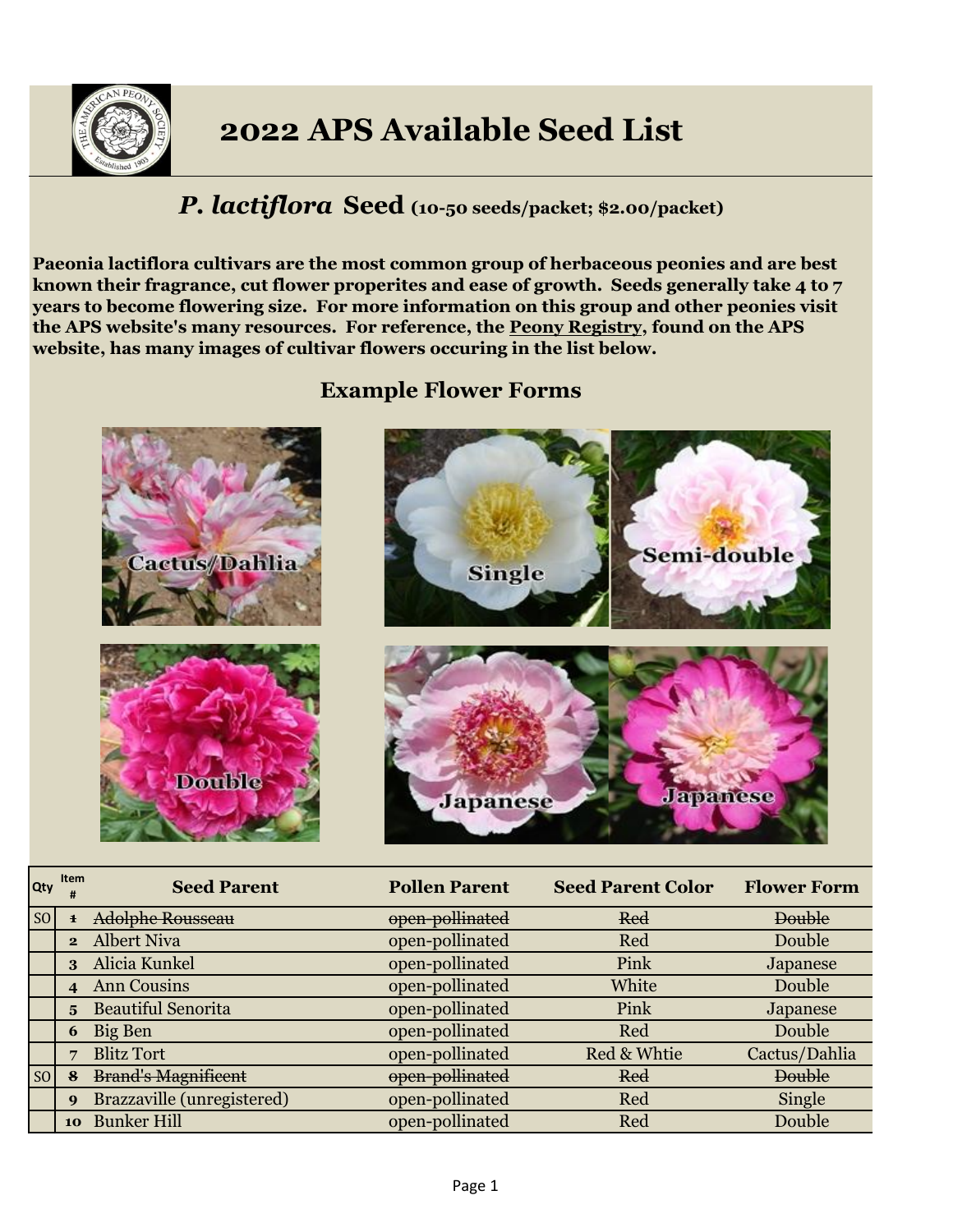|                | 11             | <b>Butterflies in Flight</b>     | open-pollinated | Pink        | Single        |
|----------------|----------------|----------------------------------|-----------------|-------------|---------------|
|                | 12             | Carrara                          | open-pollinated | White       | Japanese      |
|                | 13             | Celebrity (unregistered)         | open-pollinated | Pink        | Japanese      |
|                | 14             | <b>Charles Burgess</b>           | open-pollinated | Red         | Japanese      |
|                | 15             | <b>Cherry Twist</b>              | open-pollinated | Red & Whtie | Cactus/Dahlia |
|                | 16             | Claire (unregistered)            | open-pollinated | Pink        | Single        |
|                | 17             | Cora Stubbs                      | open-pollinated | Pink        | Japanese      |
|                | 18             | Dai-jo-kuhan                     | open-pollinated | Pink        | Japanese      |
|                | 19             | Dancing Butterfly (unregistered) | open-pollinated | Pink        | Single        |
|                | 20             | Dawn Pink                        | open-pollinated | Pink        | Single        |
|                | 21             | Dayton                           | open-pollinated | Pink        | Double        |
|                | 22             | <b>Easy Lavender</b>             | open-pollinated | Pink        | Japanese      |
|                | 23             | <b>Fancy Nancy</b>               | open-pollinated | Pink        | Japanese      |
|                | 24             | <b>Feather Top</b>               | open-pollinated | Pink        | Double        |
|                | 25             | <b>Felix Supreme</b>             | open-pollinated | Red         | Double        |
|                | 26             | <b>Florence Bruss</b>            | open-pollinated | Red         | Single        |
|                | 27             | <b>Frank Newbold</b>             | open-pollinated | Pink        | Japanese      |
|                | 28             | Garden Lace                      | open-pollinated | Pink        | Japanese      |
|                | 29             | <b>Gay Paree</b>                 | open-pollinated | Pink        | Japanese      |
|                | 30             | <b>General MacMahon</b>          | open-pollinated | Red         | Double        |
|                | 31             | <b>Glowing Candles</b>           | open-pollinated | White       | Japanese      |
|                | 32             | <b>Gold Rush</b>                 | open-pollinated | White       | Japanese      |
|                | 33             | <b>Gold Standard</b>             | open-pollinated | White       | Japanese      |
|                | 34             | <b>Green Halo</b>                | open-pollinated | White       | Semi-double   |
|                | 35             | <b>Green Lotus</b>               | open-pollinated | White       | Single        |
|                | 36             | Henri Potin                      | open-pollinated | Pink        | Japanese      |
|                | 37             | <b>Imperial Divinity</b>         | open-pollinated | Pink        | Japanese      |
|                | 38             | <b>Ivory Atlas</b>               | open-pollinated | White       | Single        |
|                | 39             | <b>Jack Frost</b>                | open-pollinated | Red         | Single        |
|                | 40             | James R. Mann                    | open-pollinated | Pink        | Double        |
|                |                | 41 Karl Rosenfield               | open-pollinated | Red         | Double        |
|                | 42             | Kay Tischler                     | open-pollinated | Pink        | Japanese      |
|                | 43             | Krinkled White                   | open-pollinated | White       | Single        |
| S <sub>O</sub> | 44             | <b>Lady Alexandra Duff</b>       | open-pollinated | White       | <b>Double</b> |
|                | 45             | <b>Lady Kate</b>                 | open-pollinated | Pink        | Double        |
|                | 46             | Lake O' Silver                   | open-pollinated | Pink        | Double        |
|                | 47             | Largo                            | open-pollinated | Pink        | Japanese      |
|                | 48             | <b>Laura Dessert</b>             | open-pollinated | White       | Double        |
|                | 49             | Lauren                           | open-pollinated | Pink        | Japanese      |
|                | 50             | Liebchen                         | open-pollinated | Pink        | Semi-double   |
|                | 51             | Little Pink Lullaby              | open-pollinated | Pink        | Semi-double   |
|                | 5 <sup>2</sup> | Lois Kelsey                      | open-pollinated | White       | Semi-double   |
|                | 53             | Lora Dexheimer                   | open-pollinated | Red         | Double        |
|                | 54             | <b>Lotus Queen</b>               | open-pollinated | White       | Japanese      |
|                | 55             | Louis Van Houtte                 | open-pollinated | Red         | Double        |
|                | 56             | <b>Louise Marx</b>               | open-pollinated | White       | Japanese      |
|                | 57             | Magenta Gem                      | open-pollinated | Pink        | Single        |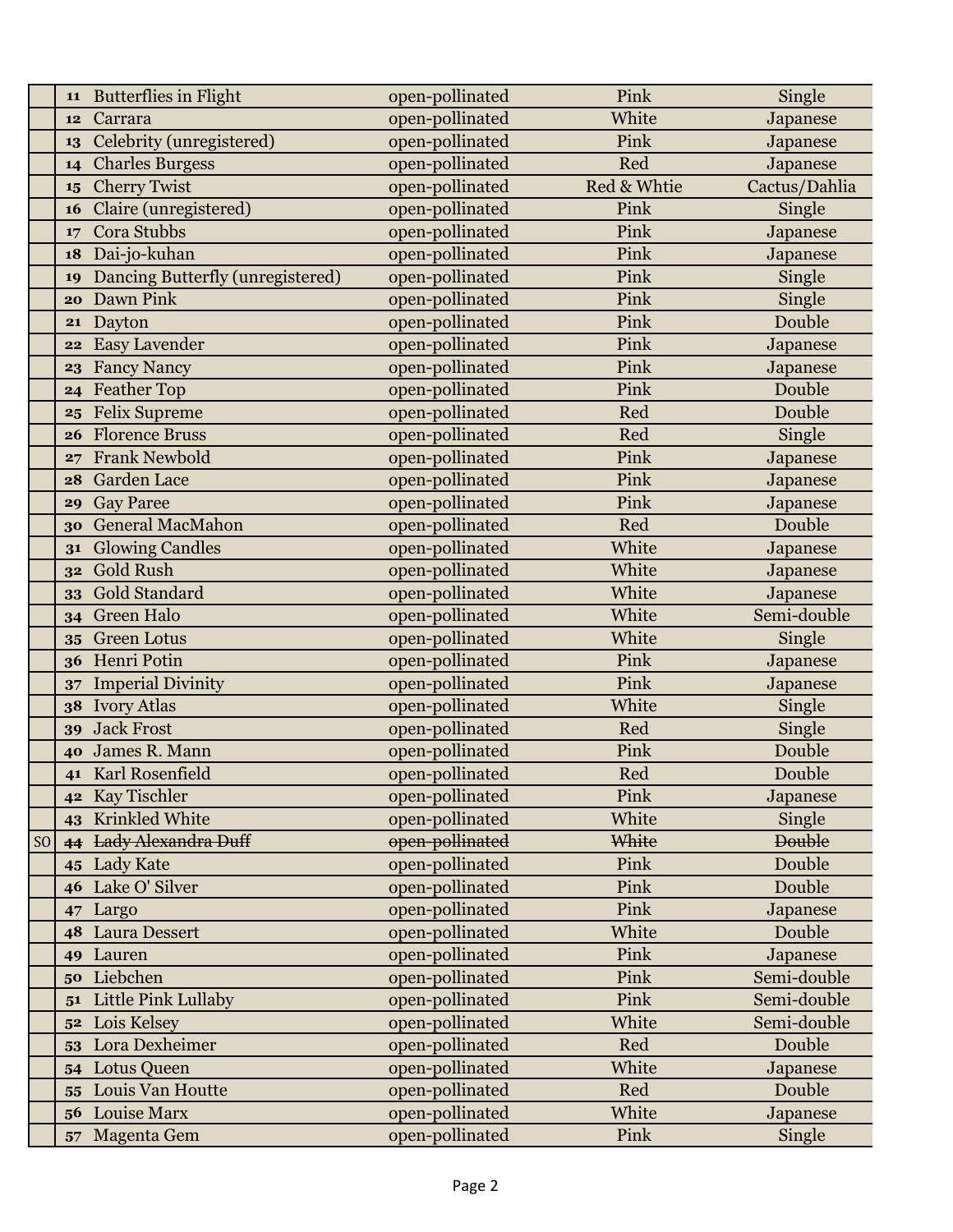|                | 58             | <b>Mandarins Coat</b>              | open-pollinated | Pink              | Japanese      |
|----------------|----------------|------------------------------------|-----------------|-------------------|---------------|
|                | 59             | <b>Margaret Truman</b>             | open-pollinated | Pink              | Double        |
|                |                | 60 Martha                          | open-pollinated | Pink              | Semi-double   |
|                | 61             | Martha W.                          | open-pollinated | Pink              | Single        |
|                |                | 62 Mary Henderson                  | open-pollinated | Red               | Japanese      |
|                | 63             | Minnie Shaylor                     | open-pollinated | White             | Semi-double   |
|                | 64             | Mischief                           | open-pollinated | Pink              | Single        |
|                | 65             | Moon of Nippon                     | open-pollinated | White             | Japanese      |
|                | 66             | Mr. B.H. Farr                      | open-pollinated | Pink              | Japanese      |
|                | 67             | Mr. G.F. Hemerik                   | open-pollinated | Pink              | Japanese      |
|                | 68             | Nice Gal                           | open-pollinated | Pink              | Semi-double   |
|                | 69             | Okinawa                            | open-pollinated | Pink              | Japanese      |
|                | 70             | Patricia Hanratty                  | open-pollinated | Pink              | Japanese      |
| S <sub>O</sub> | 7 <sup>1</sup> | Paul M. Wild                       | open-pollinated | <b>Red</b>        | <b>Double</b> |
|                | 72             | Peggy                              | open-pollinated | Pink              | Double        |
|                | 73             | Peppermint                         | open-pollinated | Red/White         | Double        |
|                |                | 74 Pico                            | open-pollinated | White             | Single        |
|                | 75             | <b>Pillow Cases</b>                | open-pollinated | Pink              | Single        |
|                | 76             | <b>Pillow Dreams</b>               | open-pollinated | Pink              | Single        |
|                | 77             | <b>Pink Delight</b>                | open-pollinated | Pink              | Semi-double   |
|                | 78             | <b>Pink Firefly</b>                | open-pollinated | Pink              | Single        |
|                | 79             | <b>Pink Luau</b>                   | open-pollinated | Pink              | Semi-double   |
|                | 80             | <b>Pink Platters</b>               | open-pollinated | Pink              | Semi-double   |
|                | 81             | <b>Pink Princess</b>               | open-pollinated | Pink              | Semi-double   |
|                |                | 82 Polar Star                      | open-pollinated | White             | Japanese      |
|                |                | 83 Polly Sharp                     | open-pollinated | Blush/Pink        | Single        |
|                |                | 84 President Lincoln               | open-pollinated | Red               | Single        |
|                | 85             | <b>President Roosevelt</b>         | open-pollinated | Red               | Double        |
|                | 86             | Primevere                          | open-pollinated | White             | Japanese      |
|                | 87             | Purple Spider                      | open-pollinated | Red               | Japanese      |
|                |                | 88 Qi Hua Lu Shuang (unregistered) | open-pollinated | Red               | Japanese      |
|                | 89             | <b>Raspberry Sundae</b>            | open-pollinated | Blush/Pink        | Double        |
|                | 90             | <b>Red Comet</b>                   | open-pollinated | Red               | Double        |
|                | 91             | <b>Rooster Reveille</b>            | open-pollinated | Red & Whtie       | Cactus/Dahlia |
| S <sub>0</sub> | 92             | Sandra Marie                       | open-pollinated | <b>Blush/Pink</b> | Semi-double   |
|                | 93             | <b>Scatterbrain Pink</b>           | open-pollinated | Pink              | Single        |
|                | 94             | Sea Shell                          | open-pollinated | Pink              | Single        |
|                | 95             | Solf Salmon Joy                    | open-pollinated | Pink              | Single        |
|                | 96             | <b>Sparkling Star</b>              | open-pollinated | Pink              | Single        |
|                | 97             | <b>Stellar Charm</b>               | open-pollinated | White             | Japanese      |
|                | 98             | <b>Sweet Marjorie</b>              | open-pollinated | Red & Whtie       | Cactus/Dahlia |
|                | 99             | Tom Eckhardt                       | open-pollinated | Pink              | Japanese      |
|                |                | 100 Topeka Garnet                  | open-pollinated | Red               | Single        |
|                |                | 101 Topeka Statue                  | open-pollinated | Pink              | Japanese      |
|                |                | 102 Viking Chief                   | open-pollinated | Pink              | Semi-double   |
|                |                | 103 Walter Marx                    | open-pollinated | White             | Single        |
|                |                | 104 White Sands                    | open-pollinated | White             | Japanese      |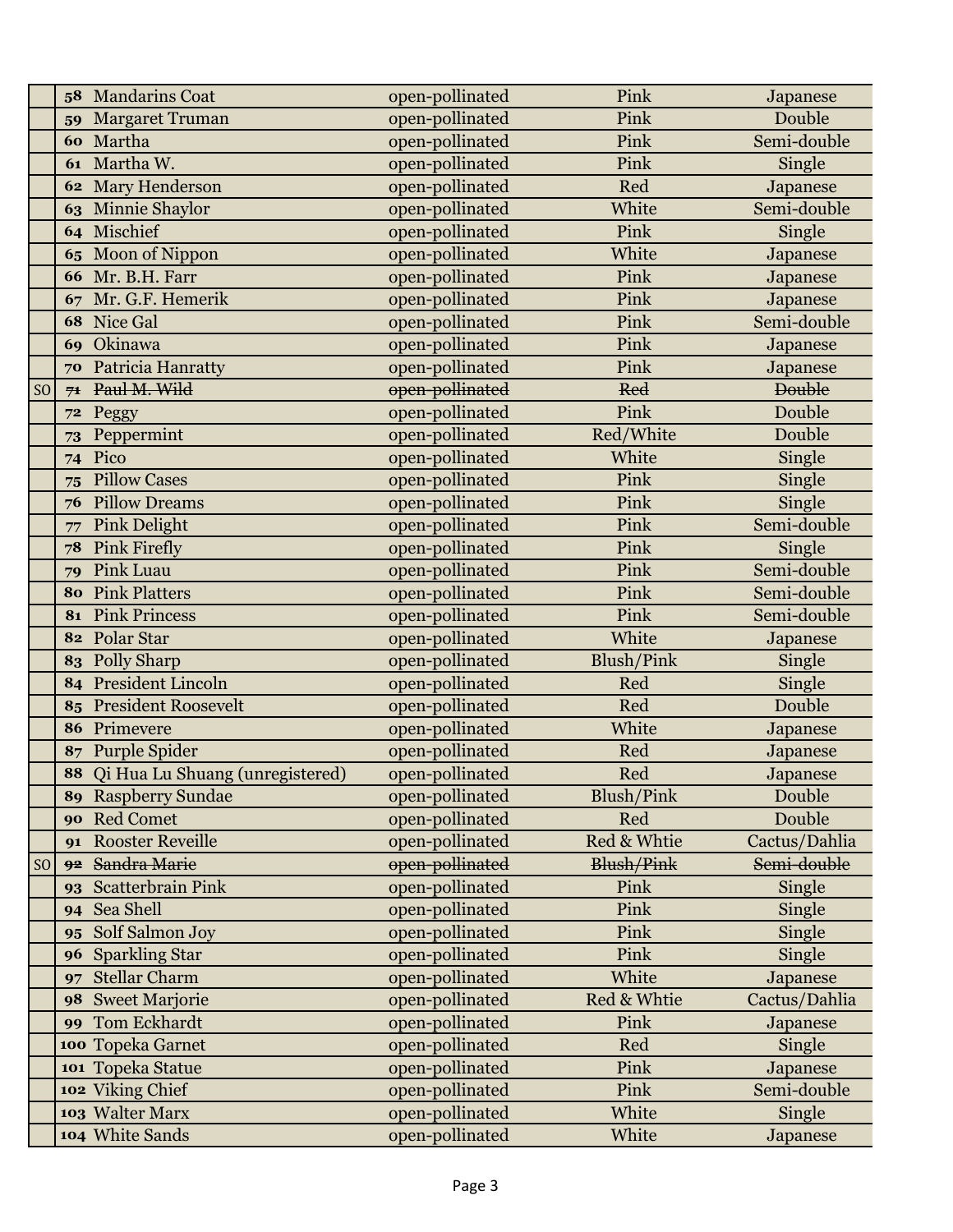| 105 White Wings                          | open-pollinated | White             | Single      |
|------------------------------------------|-----------------|-------------------|-------------|
| 106 Zuzu                                 | open-pollinated | Blush/White       | Semi-double |
| <b>107 Jan Derousse's Lactiflora Mix</b> | open-pollinated | Variety of Colors | Various     |

## **Herbaceous Hybrid Seed (5-25 seeds/packet; \$2.00/packet)**

**Herbaceous Hybrid peonies are those arising from hybridization of various species or from crosses of existing hybrids. Flower form, flower size, plant habits and bloom times are highly variable from cultivar to cultivar. Most bloom before P. lactiflora cultivars. Unique coloration and other attributes are often seen in this group. Seeds generally take 4 to 7 years to become flowering size. For more information on this group and other peonies visit the APS website's many resources. For reference, the Peony Registry, found on the APS website, has many images of cultivar flowers occuring in the list below.**

### **Example Flower Forms**





| Qty       | Item | <b>Seed Parent</b>              | <b>Pollen Parent</b> | <b>Seed Parent Color</b> | <b>Flower Form</b> |
|-----------|------|---------------------------------|----------------------|--------------------------|--------------------|
|           |      | SO 108 Antique Ivory            | open-pollinated      | white                    | <b>Double</b>      |
|           |      | 109 Big Jhonny                  | open-pollinated      | white                    | Semi-double        |
|           |      | 110 Blushing Princess           | open-pollinated      | Pink                     | Semi-double        |
|           |      | 111 Calliope                    | open-pollinated      | Pink                     | Single             |
|           |      | 112 Color Magnet                | open-pollinated      | Pink                     | Single             |
|           |      | 113 Dreamtime                   | open-pollinated      | Pink                     | Semi-double        |
|           |      | 114 Echoes of Love (Bremer H-1) | open-pollinated      | Pink                     | Semi-double        |
|           |      | 115 Faithful Dream              | open-pollinated      | Pink                     | Semi-double        |
|           |      | 116 Folk Art                    | open-pollinated      | <b>White/Pink Flares</b> | Single             |
|           |      | 117 Hot Gates                   | open-pollinated      | Red                      | Semi-double        |
|           |      | 118 Just Peachy                 | open-pollinated      | White/Blush              | Semi-double        |
|           |      | 119 Lavender Whisper            | open-pollinated      | <b>Light Lavender</b>    | Single             |
|           |      | 120 Lemon Chiffon               | open-pollinated      | Light Yellow             | Semi-double        |
|           |      | 121 Lovebirds                   | open-pollinated      | Pink                     | Single             |
|           |      | 122 Moonrise                    | open-pollinated      | white                    | Single             |
|           |      | 123 Old Soldier                 | open-pollinated      | Red                      | Semi-double        |
| <b>SO</b> |      | 124 Pastelegance                | open-pollinated      | <del>Champagne</del>     | <b>Double</b>      |
|           |      | 125 Pink Vanguard               | open-pollinated      | Pink                     | Semi-double        |
|           |      | 126 Prairie Butterflies         | open-pollinated      | White w/flares           | Single             |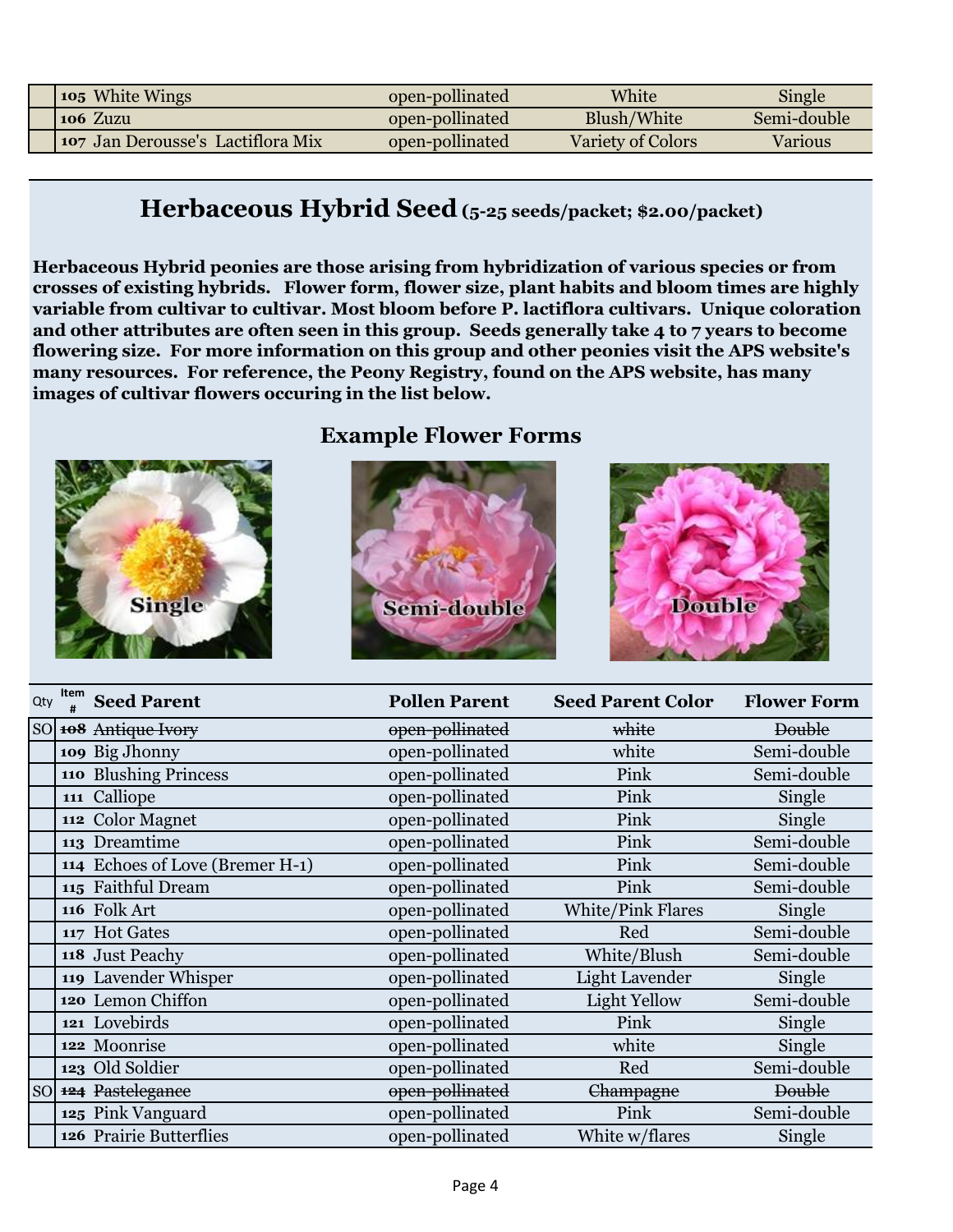|           |     | 127 Promenade                                                                | open-pollinated | <b>Blush</b>          | Single                 |
|-----------|-----|------------------------------------------------------------------------------|-----------------|-----------------------|------------------------|
|           |     | 128 Seneca Yellow Bird                                                       | open-pollinated | Cream                 | Single                 |
|           |     | SO 129 Show Girl                                                             | open-pollinated | <b>Blush</b>          | Semi-double            |
|           |     | 130 Solara                                                                   | open-pollinated | Yellow                | Single                 |
|           |     | 131 Vanilla Schnapps                                                         | open-pollinated | Light Yellow          | Semi-double            |
|           |     | SO $132$ #NB-H47 (Bremer)                                                    | open-pollinated | White/Pink Inner Glow | <b>Double</b>          |
| <b>SO</b> | 133 | #NB-H93 (Bremer) - Little<br>Corporal lineage, short plant                   | open-pollinated | Cream-White           | <del>Semi-double</del> |
|           |     | <b>Scott Parker's Advanced</b><br>134 Generation Hybrid & Lactiflora<br>Mix  | open-pollinated | <b>Various</b>        | Various                |
|           |     | Nate Bremer's Advanced<br>135 Generation Hybrid Mix from<br><b>Seedlings</b> | open-pollinated | Various               | Various                |
|           | 136 | Nate Bremer's Mixture from<br>Registered Hybrids                             | open-pollinated | <b>Various</b>        | Various                |

## **Species and Species Cross Seeds (5-15 seeds/packet; \$2.50/packet)**

**Peony species' origins are in nature (wild peonies). They are rare plants in nature and in American gardens. Most are small in stature and make excellent rock garden canditates. They all require sharply drained soils with good air circulation, but are among the most interesting and sought after plants in the world. A number of seeds listed this year are seldom available and are in short supply.**



| Qty | $\frac{1}{4}$ $\frac{1}{4}$ Seed Parent                                                                           | <b>Pollen Parent</b> | <b>Seed Parent Color</b> | <b>Flower Form</b> |
|-----|-------------------------------------------------------------------------------------------------------------------|----------------------|--------------------------|--------------------|
|     | 137 P. anomala -herbaceous                                                                                        | open-pollinated      | Pink                     | Single             |
|     | $\begin{bmatrix} 138 & P. \text{ anom} \text{al} \text{asp.} \text{ Veitchii} - \text{herbaceous-} \end{bmatrix}$ | open-pollinated      | Pink                     | Single             |
|     | 139 P. arientina - herbaceous                                                                                     | open-pollinated      | Magenta                  | Single             |
|     | 140 P. mascula - herbaceous                                                                                       | open-pollinated      | Magenta                  | Single             |
|     | 141 P. mlokosewitschii - herbaceous                                                                               | open-pollinated      | Mixed                    | Single             |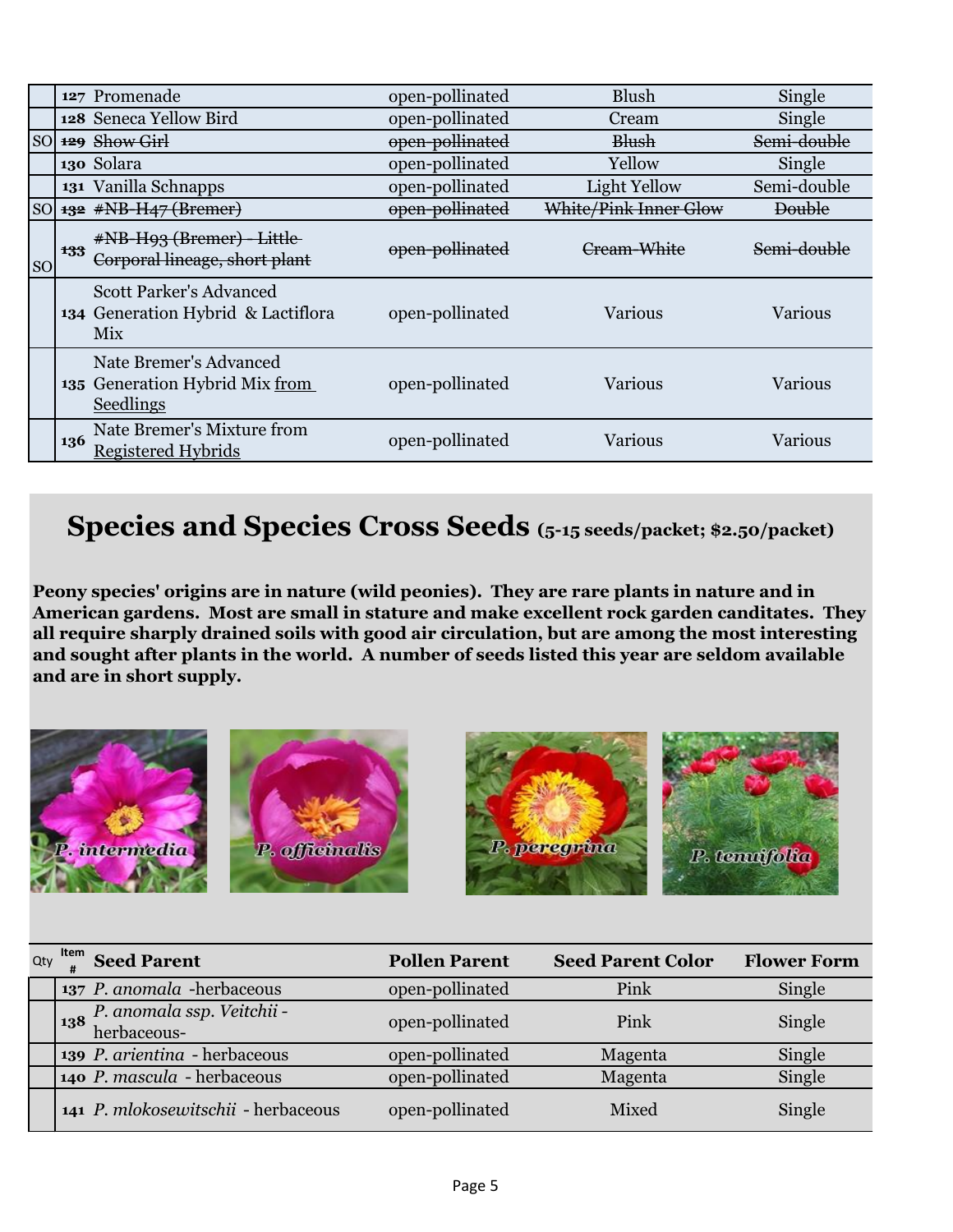|     | $\mathsf{SO}$ 142 <i>P. mollis</i> - herbaceous    | open-pollinated | Pink        | Single |
|-----|----------------------------------------------------|-----------------|-------------|--------|
|     | SO 143 P. mollis 'Sol' - herbaceous                | open-pollinated | Pink        | Single |
|     | <b>144 P.</b> <i>officinalis</i> - herbaceous      | open-pollinated | Plum        | Single |
| 145 | P. officinalis ssp. huthii -<br>herbaceous         | open-pollinated | Pink        | Single |
|     | 146 P. officinalis 'Italica' - herbaceous          | open-pollinated | Pink        | Single |
| 147 | P. officinalis 'Mt. Baldo' -<br>herbaceous         | open-pollinated | Plum        | Single |
|     | 148 P. ostii (Bremer mix) - woody                  | open-pollinated | White/blush | Single |
| 149 | P. peregrina 'Aleksinac Serbia' -<br>herbaceous    | open-pollinated | Red         | Single |
|     | 150 P. peregrina 'Dark' - herbaceous               | open-pollinated | Red         | Single |
| 151 | P. peregrina 'Bremer Mix' -<br>herbaceous-         | open-pollinated | Red         | Single |
|     | 152 P. tenuifolia - herbaceous-                    | open-pollinated | Red         | Single |
| 153 | P. veitchii (anomala ssp<br>Veitchii) -herbaceous- | open-pollinated | Pink        | Single |

# **Woody Peonies (Tree Peony) Seed - Suffruticosa Group & Suffruticosa Group with** *P. rockii* **influence-**

**(5-15 seeds/packet; \$2.50/packet)**

**Woody peonies, often referred to as "Tree peonies" are plants with persistent woody stems. They produce large other worldly flowers and bloom before most herbaceous peonies. Culture is similar to other peonies and are not difficult to grow in USDA Hardiness Zones 4 to 8.** *P. suffruticosa* **is a hybrid swarm developed over the millenia in China and furthered in Japan, Europe and the United States. Seeds on this list are mostly from highly sought after Japanese Suffruticosa Group cultivars. Most are historic cultivars and predate peony registration procedures, but a number can be found in the Peony Registry.**







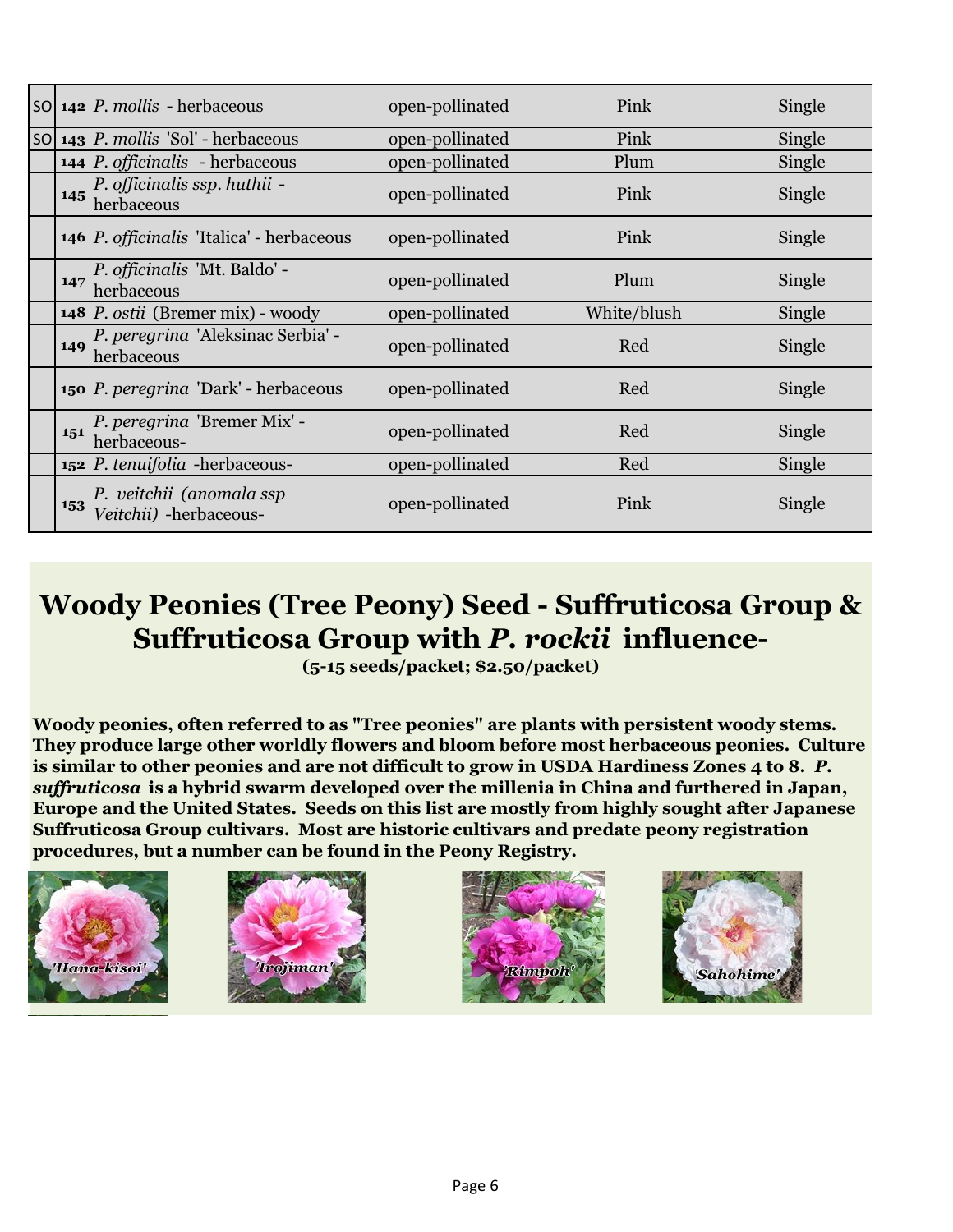







| Qty       | Item | <b>Seed Parent</b>                                                                                                             | <b>Pollen Parent</b> | <b>Seed Parent Color</b> | <b>Flower Form</b>     |
|-----------|------|--------------------------------------------------------------------------------------------------------------------------------|----------------------|--------------------------|------------------------|
| <b>SO</b> |      | 154 Angel Emily (P. rockii-influence)                                                                                          | open-pollinated      | Pink w/dark flares       | Semi-double            |
|           |      | 155 Black Garnet                                                                                                               | open-pollinated      | Dark Red                 | Single                 |
|           |      | 156 Kokuryu-nishiki                                                                                                            | open-pollinated      | Dark Red                 | Semi-double            |
|           |      | 157 Naubu-nishiki                                                                                                              | open-pollinated      | White/red                | unknown                |
|           |      | 158 Renkaku                                                                                                                    | open-pollinated      | White                    | Single                 |
|           |      | 159 Sahohime                                                                                                                   | open-pollinated      | <b>Blush</b>             | Semi-double            |
|           |      | 160 Shima-nishiki                                                                                                              | open-pollinated      | Red, white, pink mix     | Semi-double            |
|           |      | <b>161</b> Snow Lotus ( <i>P. rockii</i> influence)                                                                            | open-pollinated      | White/dark flares        | Single                 |
|           |      | 162 Taiyo                                                                                                                      | open-pollinated      | Red                      | Single-Semi-<br>double |
|           |      | 163 Yae Zakura                                                                                                                 | open-pollinated      | Pink                     | Semi-double            |
| <b>SO</b> | 164  | Xue Hai Bing Xin (P. rockii-<br>influence)                                                                                     | open-pollinated      | White with flares        | Single                 |
|           | 165  | Jan DeRousse's Mix from<br>seedlings                                                                                           | open-pollinated      | Various                  | <b>Various</b>         |
|           | 166  | <b>Bremer's (Advanced Generation</b><br>Seedling Mixture from P. rockii<br>lineage seedlings x Japanese<br>Suffruticosa Group) | open-pollinated      | Various w/flares         | Various                |
|           |      | <b>Bremer's (Advanced Generation</b><br>167 Mixture of Japanese Suffruticosa<br>Group)                                         | open-pollinated      | <b>Various</b>           | <b>Various</b>         |

## **— INSTRUCTIONS & TERMS FOR ORDERING SEEDS —**

1) **Eligibility:** You must be an American Peony Society Member to place a seed order. Non-members can join the American Peony Society through the APS website, before placing their seed order.

2) **Availability:** All items will be sold on a first come - first served basis.

3) **TO ORDER:** Fill in order form on seed page

and submit on website or scan the list with selections then email it or email your own list to >>>

3a) Send an e-mail to oldtooltrader@centurytel.net with your order. Include your name, mailing address and telephone number >>>

[3c\) Send Email to](mailto:oldtooltrader@centurytel.net?subject=Seed%20Order%202021)  **[Seed Chair](mailto:oldtooltrader@centurytel.net?subject=Seed%20Order%202021)** 

**4) Order Received Confirmation:** The Seed Program Chair will send an order received confirmation email (allow a week or two). **DO NOT MAKE PAYMENT at this time.**

**5) Inventory Confirmation:** The Seed Program Chair will send an order inventory confirmation email after reviewing inventory (allow 2 to 3 weeks). This confirmation will include balance due (seeds, shipping & handling).